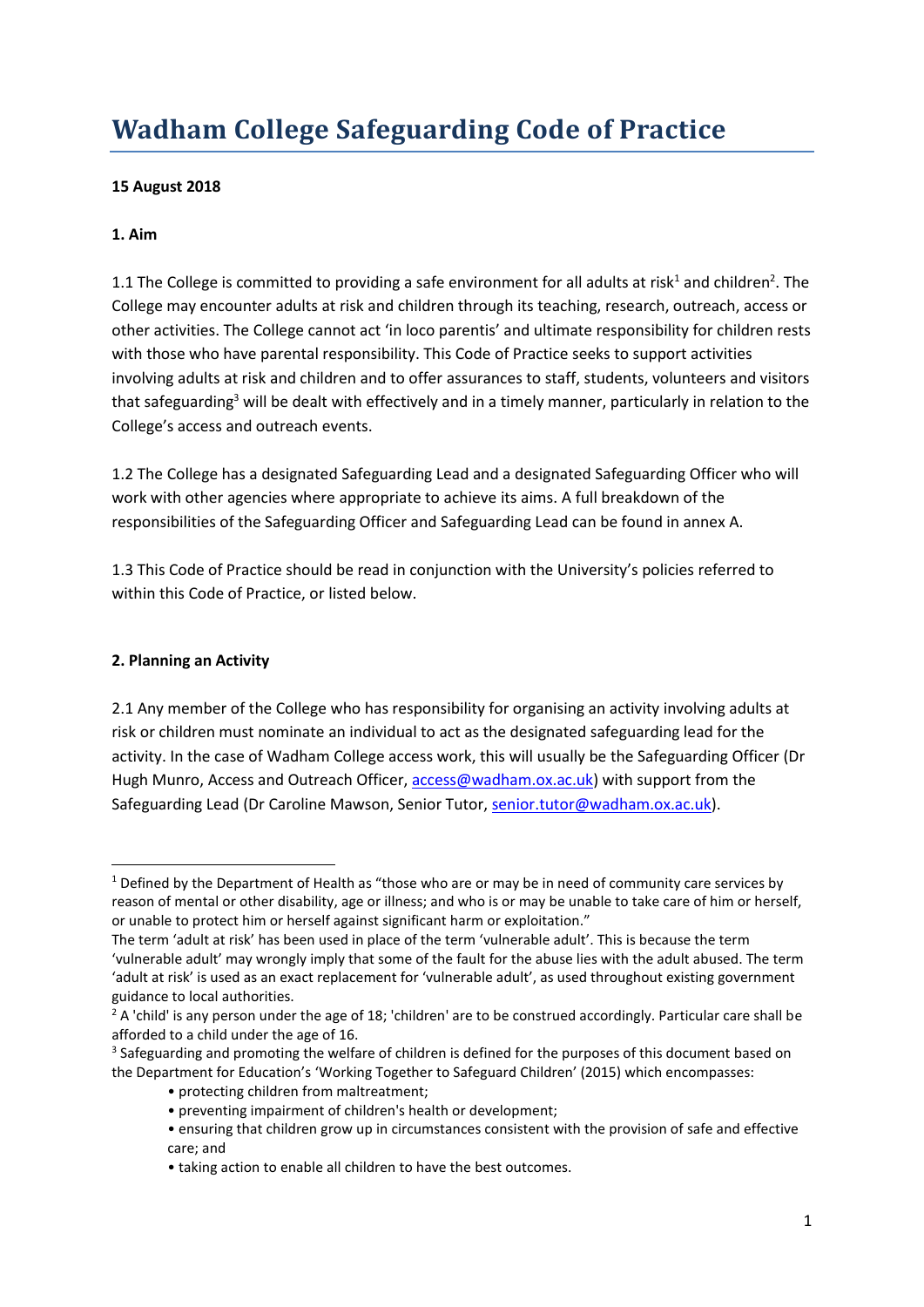2.2 Activities should:

- be designed so that appropriate training and supervision is available to those working with adults at risk or children;
- minimise occasions on which members of the College will need to work alone in an unsupervised way with adults at risk or children; and
- be appropriately risk assessed.

2.3 Every activity which involves adults at risk or children should be risk assessed and the assessment should consider how the risks identified can be minimised and should also outline the local processes for reporting concerns, as well as taking account of Health and Safety considerations. Training requirements and records of training undertaken should be recorded in the risk assessment.

2.4 Completed risk assessments should then be made available to all staff or volunteers involved in the activity.

2.5 Guidance on health and safety for young people can be found on the [University's Safety Office](http://www.admin.ox.ac.uk/safety/policy-statements/upss113/)  [website.](http://www.admin.ox.ac.uk/safety/policy-statements/upss113/)

2.6 Any pre-employment or pre-activity checks should be carried out in accordance with the [University's guidance](http://www.admin.ox.ac.uk/personnel/recruit/preempcheck/) and the College guidance (annex B).

2.7 Adults at risk and children who are participating in a College activity must, as part of their induction to the activity, be given clear information about how, and to whom, they can report concerns about any member of the College or University with whom they will be interacting. The contact details of both the Safeguarding Officer and Safeguarding Lead should be given, along with the designated safeguarding lead (if different to the Safeguarding Officer).

### **3. Training**

3.1 Any member of the College who will be planning activities with adults at risk or children should have completed the online introduction to Safeguarding training provided by Oxford Safeguarding [Children Board,](http://www.oscb.org.uk/booking-training/) together with any additional training that may have been identified by the risk assessment process. An outline of the OSCB's training recommendations can be found on page 7 of their [training brochure.](http://www.oscb.org.uk/wp-content/uploads/Training-Brochure-2017-2018-.pdf)

As of 2018, the appropriate courses are as follows:

- For all members of staff who come into contact with children in any capacity as part of their work: 'An introduction to safeguarding children' training (Level 1), to be completed online and refreshed every 3 years. This would apply to the Admissions Officer and summer school mentors, for instance.
- For those involved in regulated activity with children (i.e. once a week or more, over 4 or more days in a 30 day period, or overnight): the above training and 'Generalist safeguarding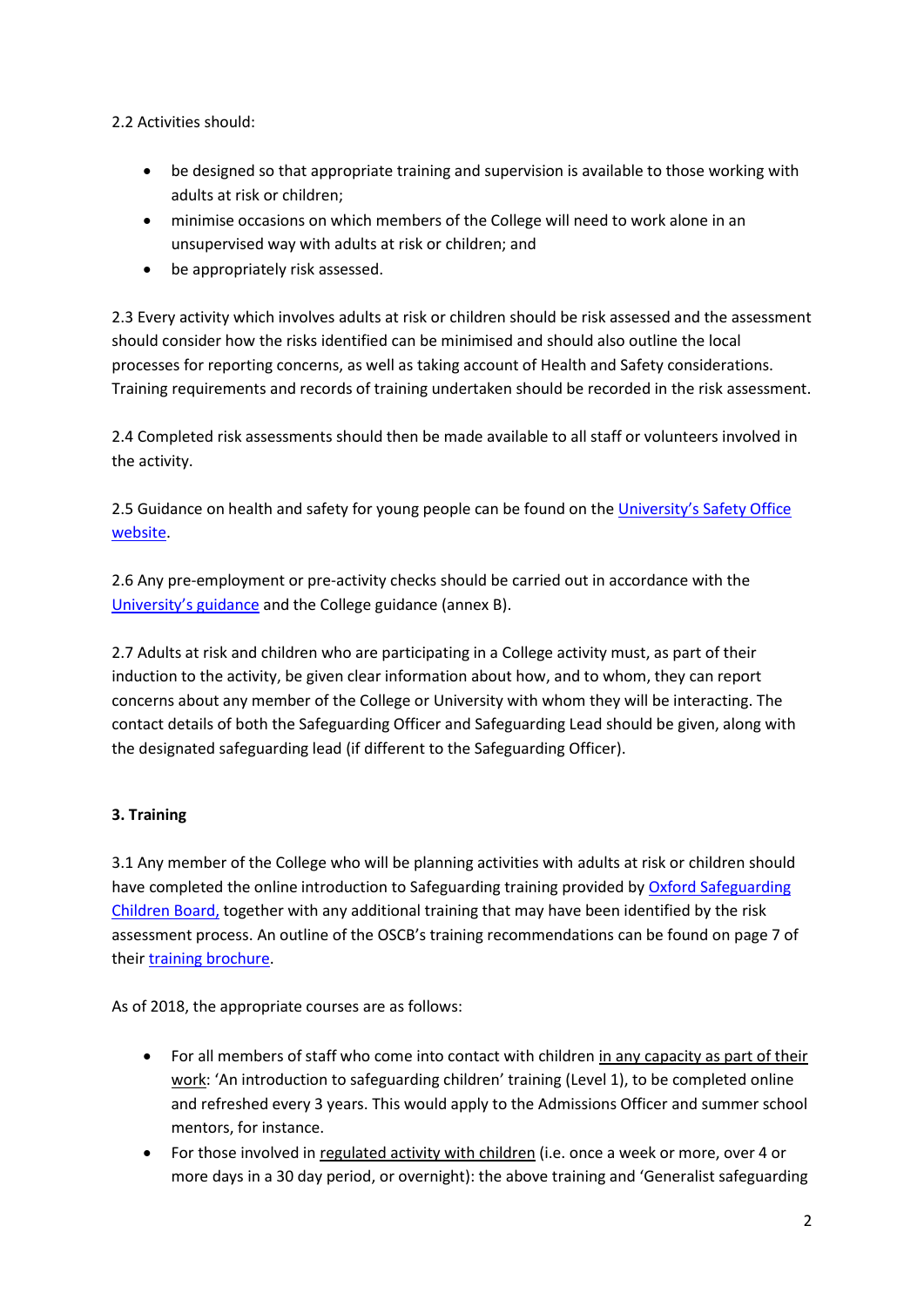training' (Level 2), to be refreshed every 3 years. This may, for example, apply to Access Assistants.

- For the College's Safeguarding Officer and Safeguarding Lead: the above training and 'Designated Lead safeguarding' training (Level 3), to be refreshed every 2 years.
- For any member of College staff working with adults at risk: 'Safeguarding adults' training (Level 1), to be completed online and refreshed every 3 years.
- At least one member of each interview panel when recruiting for a role involving work with adults at risk or children: 'Safer recruitment' training, to be refreshed every 5 years.

3.3 Activity organisers (for example, involving residential courses for young people) may wish to arrange additional training.

3.4 Training can be recorded and monitored via the Academic Office with certificates of completion stored.

## **4. Dealing with suspicions or allegations of abuse**

4.1 Those working with children and adults at risk may:

- have alleged abuse disclosed to them;
- suspect abuse is being carried out; or
- be accused of abusing those in their charge.

4.2 Whilst these issues may require very different courses of action (further guidance is given in annex C), it is essential that the safety and welfare of the adult at risk or child is prioritised. The risk assessment for any activity involving adults at risk or children should identify at least one individual who will act as the key contact point to deal with such matters (usually the Safeguarding Officer).

4.3 The Safeguarding Lead is responsible for nominating the Safeguarding Officer – or other deputies – to ensure that a nominated individual is available during normal working hours, to ensure that all allegations can be dealt with without delay. The procedure for this process is: respond, report; and record.

4.4 Any allegations or suspicions of abuse must be reported without delay to a relevant person, as listed below, who must then take prompt action.

- Where an adult at risk or child discloses alleged abuse, or a member of the College suspects abuse, this should be relayed to the Safeguarding Officer who will refer to the Safeguarding Lead. They will assess and, where appropriate, contact the relevant statutory agency for advice.
- In the event an allegation is made against College staff, students, volunteers or academic visitors this must be referred to the Safeguarding Lead who will assess and, where appropriate in cases involving children, refer the matter to th[e Multi-Agency Safeguarding](https://www.oxfordshire.gov.uk/cms/content/safeguarding-hub)  [Hub.](https://www.oxfordshire.gov.uk/cms/content/safeguarding-hub) **This referral must be made within one working day of the allegations being made.** The [Local Area Designated Officer](http://www.oxfordshire.gov.uk/cms/content/concerns-over-professionals-working-children) will advise on the appropriate action to be taken. In cases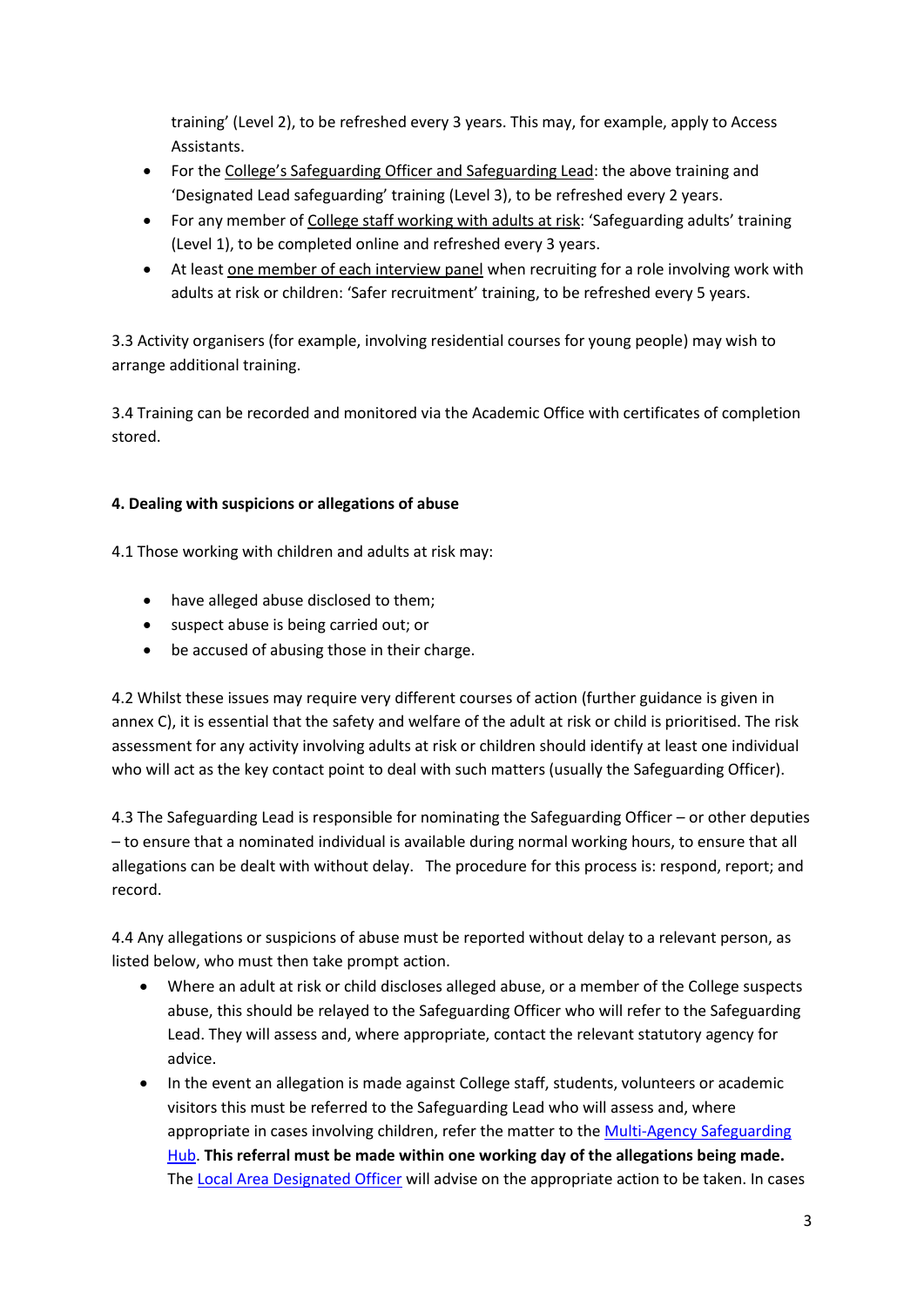involving adults at risk of harm, referral will be made to the relevant statutory agency. If the allegation is against the Safeguarding Officer or Lead, it will be referred to the individual not involved. So, where an allegation is against the Safeguarding Lead, the Safeguarding Officer should be informed.

- **In the event there is a risk of immediate serious harm to an adult at risk or child the emergency services should be contacted via 999 or the police via the 101 service.** Anybody can make a referral in these circumstances. The Safeguarding Officer and Safeguarding Lead should then be notified of the case.
- All allegations, concerns, and accidents should be **recorded promptly** on the appropriate Concern, Incident or Matter Report (CIMR) form. These forms are available via and in hard copy in the Academic Office.

4.5 The Safeguarding Lead will share information, as appropriate with relevant colleagues to ensure that the relevant authorities both within and outside of the College are involved and that any necessary processes can be followed (for example, depending on the nature of the allegations, it may be necessary to make a disclosure to the Disclosure and Barring Service.)

4.6 Appropriate records will be retained in accordance with the College's and University's Data Protection policies. Where the matter may relate to both staff and students, the Safeguarding Lead will agree on where the file will be kept.

#### **5. Useful links**

5.1 External agencies

- [Oxfordshire Multi-Agency Safeguarding Hub](https://www2.oxfordshire.gov.uk/cms/content/multi-agency-safeguarding-hub)
- For children: [Oxfordshire Safeguarding Children Board](http://www.oscb.org.uk/)
- For at risk adults[: Oxfordshire Safe from Harm](http://www.safefromharm.org.uk/)

5.[2 Wadham College policy statements,](https://www.wadham.ox.ac.uk/governance/regulations-and-policy-documents) including Wadham Equality Policy, Harassment Policy and Procedure and Equality Action Plan.

#### 5.3 List of University of Oxford policy statements and codes of practice

A list of the University's key policies can be found at: [www.admin.ox.ac.uk/lso/statutes/.](http://www.admin.ox.ac.uk/lso/statutes/) The following are of particular relevance:

- [University of Oxford Safeguarding code of practice](http://www.admin.ox.ac.uk/media/global/wwwadminoxacuk/localsites/personnel/documents/policiesandcops/Safeguarding_code_of_practice.pdf)
- [University Harassment Policy and Procedure](http://www.admin.ox.ac.uk/eop/harassmentadvice/)
- **•** [University Equality policy](http://www.admin.ox.ac.uk/eop/universityofoxfordequalitypolicy/)
- **[University Data Protection Policy](http://www.admin.ox.ac.uk/councilsec/compliance/dataprotection/)**
- [University Public Interest Disclosure \('whistleblowing'\) policy](http://www.admin.ox.ac.uk/personnel/cops/pid/)
- [Safety Office: Health and Safety of young people and children](http://www.admin.ox.ac.uk/safety/policy-statements/upss113/)
- [Policy on the ethical conduct of research involving human participants and personal data](http://www.admin.ox.ac.uk/curec/about/policy/)
- [Staff-student relationships:](http://www.admin.ox.ac.uk/personnel/during/relationship/)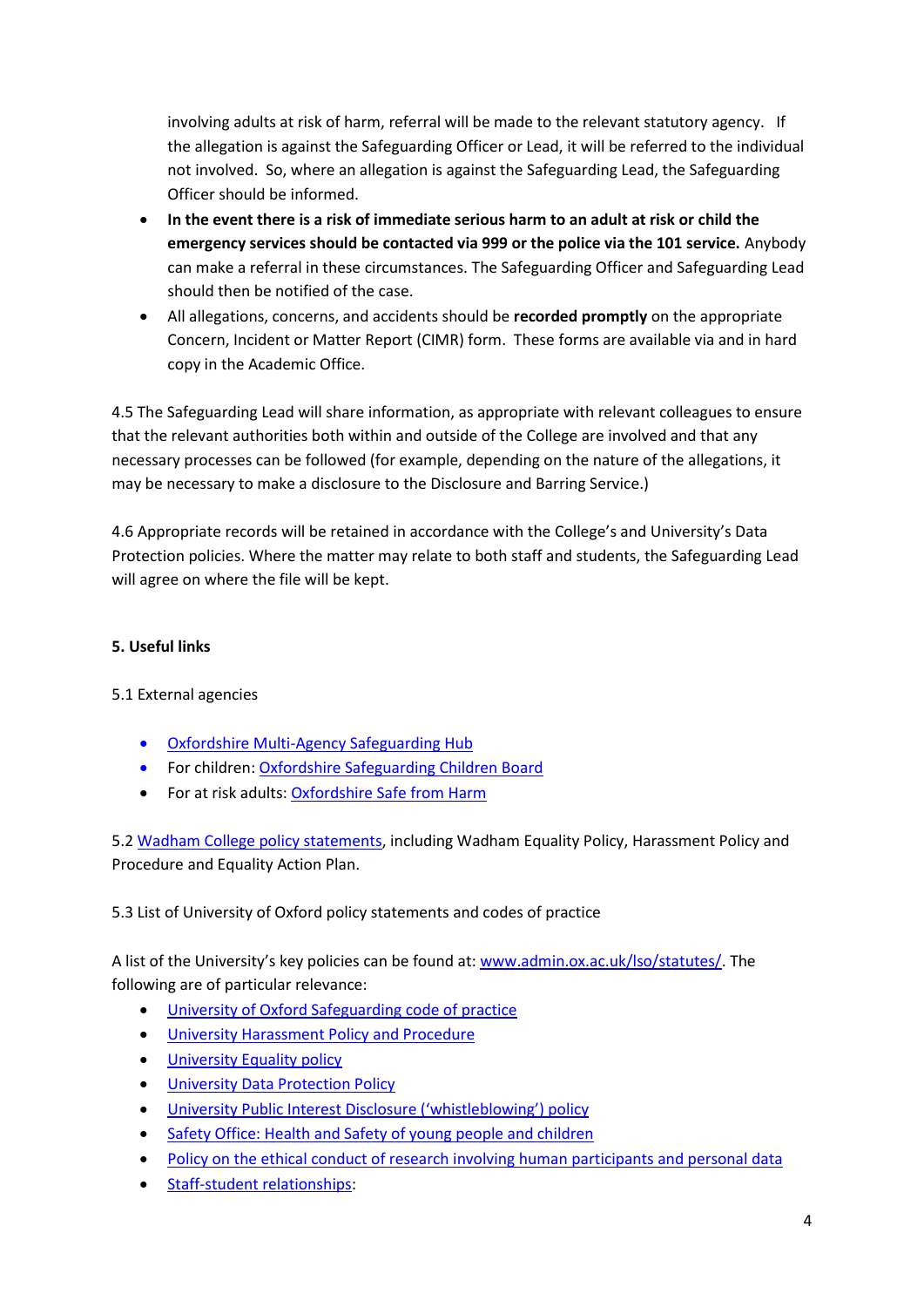- **IF guidelines on handling illegal material**
- Personnel guidance relating to recruitment and pre-employment screening can be found on the **Personnel Services website**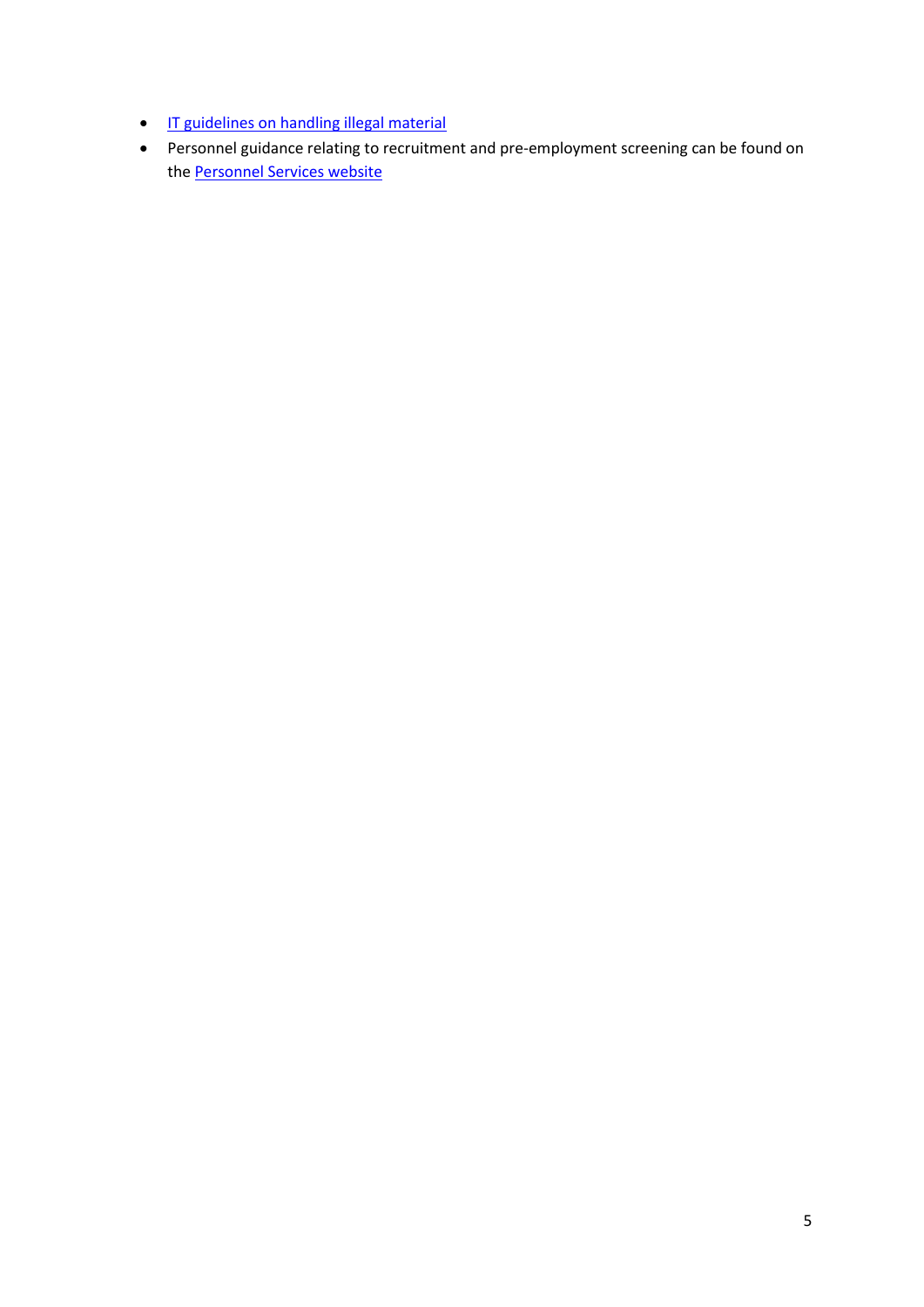## **Annex A: Roles of the Safeguarding Officer and Safeguarding Lead**

This guidance should be read in conjunction with Wadham College's Safeguarding Code of Practice.

**The role of the Safeguarding Officer (Access and Outreach Officer, [access@wadham.ox.ac.uk\)](mailto:access@wadham.ox.ac.uk) is as follows:**

1. To raise awareness by:

- ensuring regular review of the Code of Practice;
- ensuring that the Code of Practice is easily accessible to College staff and visitors; and
- appointing a designated safeguarding lead for work involving adults at risk or children where the Safeguarding Officer is not automatically the safeguarding lead.

2. To manage referrals by:

- being the primary contact for those (particularly students) involved in work with adults at risk and children in the College to refer disclosures and concerns to;
- keeping records of all disclosures and concerns; and
- referring all safeguarding concerns to the Safeguarding Lead promptly.

#### **The role of the Safeguarding Lead (Senior Tutor, [senior.tutor@wadham.ox.ac.uk\)](mailto:senior.tutor@wadham.ox.ac.uk) is as follows:**

1. To raise awareness by:

- acting as a senior strategic figurehead for Safeguarding issues at the College; and
- ensuring that the Code of Practice is implemented, and promulgated.
- 2. To manage referrals by:
	- advising and taking appropriate action in the event that allegations of abuse are made in the contexts set out in the Code of Practice;
	- liaising with external agencies where appropriate (such as the Oxfordshire Safeguarding Children Board, Oxfordshire Social & Community Services, the Disclosure and Barring Service, the Police); and
	- ensuring that those involved in any case are appropriately supported.

3. To promote appropriate training by:

- ensuring that appropriate information and training are available to members of the College who will come into contact with adults at risk and children; and
- engaging in training themselves.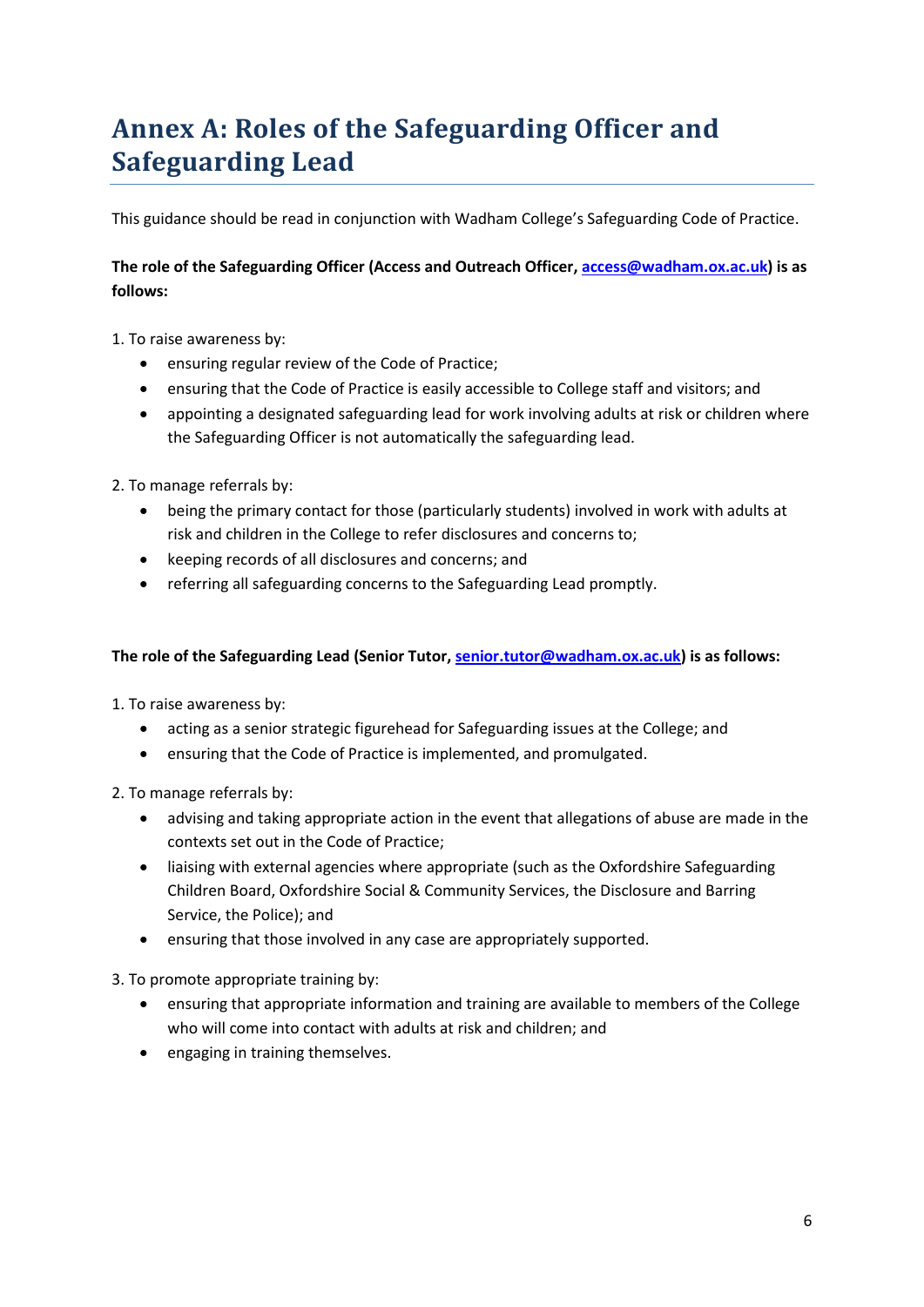## **Annex B: Disclosure and Barring Service (DBS) checks for Wadham College staff**

Enhanced DBS checks for staff (including temporary and casual staff) may be requested when the role in question involves 'regulated' activity with children or adults at risk, **and** when this work is undertaken frequently, intensively or overnight.

Definitions from the Department for Education's *[Regulated Activity in relation to Children](https://www.gov.uk/government/uploads/system/uploads/attachment_data/file/316179/Regulated_Activity_in_relation_to_Children__DfE_.pdf)* (2012) are as follows:

Regulated activity is defined as unsupervised activity such as teaching, training, instructing, supervising or caring for children, or providing advice/guidance on well-being, or driving a vehicle only for children, if done regularly.

Frequent or intensive activity is defined as:

- activity undertaken once a week or more;
- activity undertaken on 4 or more days in a 30 day period;
- or overnight activity.

Overnight activity is that which occurs between 2am and 6am and with an opportunity for face-toface contact with children.

An Enhanced DBS check is also required for those staff involved in the day-to-day management or supervision on a regular basis of a person meeting the above criteria. There are no additional frequency criteria here other than those already set out in the description – i.e. day-to-day and regular.

When recruiting for a post which will require a DBS check, it should be noted that at least one member of each interview panel must have attended the 'Safer recruitment training' provided by Oxfordshire Safeguarding Children Board (see Wadham College Safeguarding Code of Practice section 3.1).

#### **From this, the following guidelines should be followed:**

The Access and Outreach Officer must undergo an Enhanced DBS check, on the basis that their work with children is clearly regulated activity, which is both frequent and intensive.

The Access and Admissions Administrator and all Access Assistants must undergo an Enhanced DBS check, on the basis that their work will at times constitute frequent/intensive regulated activity.

The Academic Administrator and Senior Tutor should undergo Enhanced DBS checks, as line managers to the Access and Outreach Officer and Access and Admissions Administrator.

Student Ambassadors may on occasion engage in regulated activity, but this would never be frequent, intensive or overnight, and so a DBS check is not required. DBS checks will, however, be required for Summer School Mentors.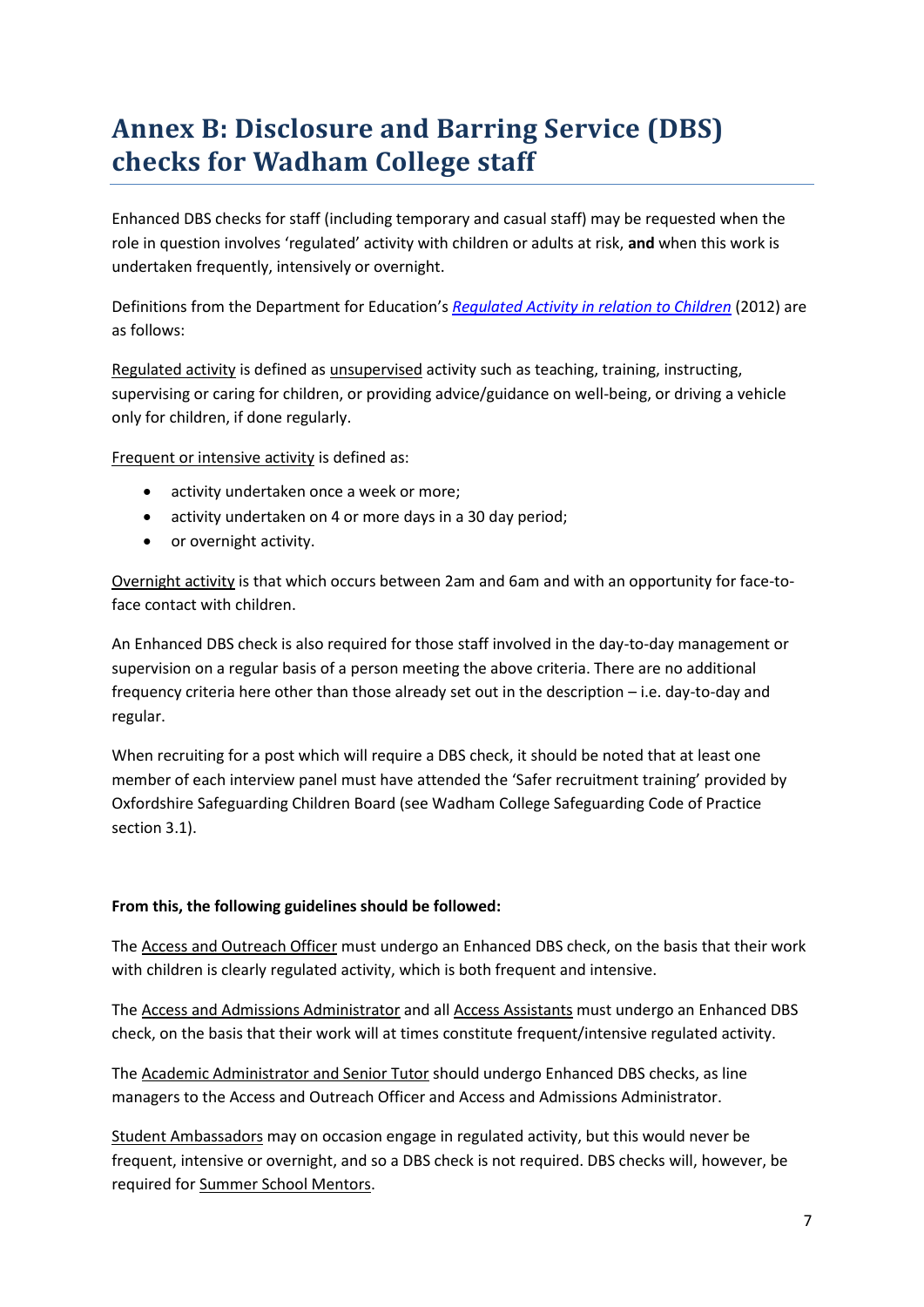Open Day Helpers and Admissions Hosts should not usually require a DBS check, as they are supervised by the Access and Outreach Officer (and other Academic Office staff).

DBS eligibility requirements for those working with adults at risk are defined differently. Here, an Enhanced DBS check is required for those providing any of the following:

- Health care
- Personal care
- **•** Social work
- Assistance with cash, bills and/or shopping
- Assistance in the conduct of a person's own affairs
- Conveying

More details can be found on the University's **[Disclosure and Barring Service](https://www.admin.ox.ac.uk/personnel/recruit/preempcheck/add_pre-emp_checks/dbsscreening/#d.en.39758)** page. As of May 2016, this does not currently appear to apply to any member of College staff.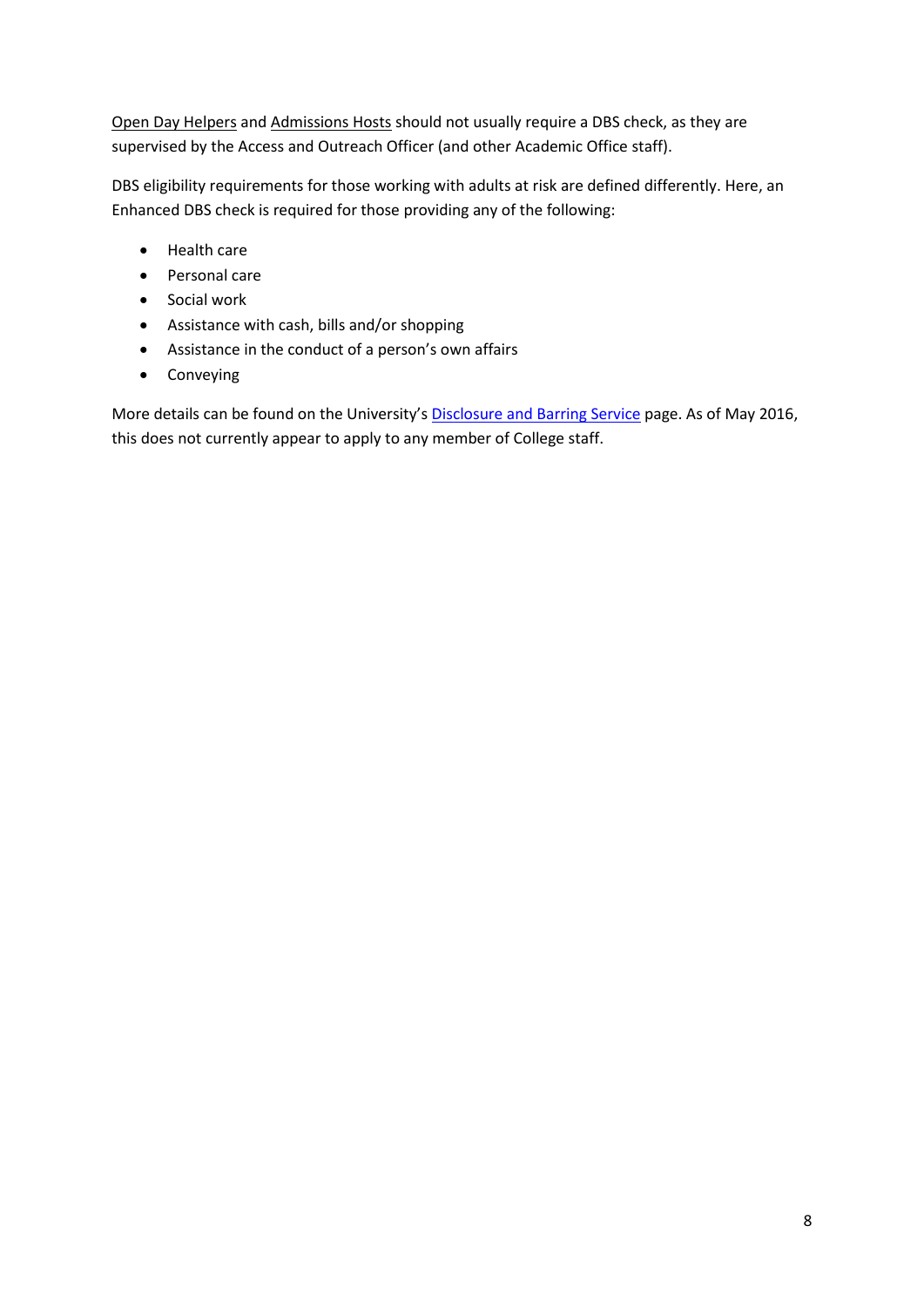## **Annex C: Guidance for those carrying out activities involving adults at risk or children**

### **1. General considerations**

1.1 If you are acting in a position of trust with children or adults at risk, you are expected to be mindful that you are acting as a role model and therefore should demonstrate exemplary behaviour.

1.2 Care should be taken to ensure conduct is appropriate to each circumstance and environment since well-intentioned actions can be misinterpreted.

1.3 All activities should have undergone a risk assessment, and you should have a copy of the risk assessment which will identify a key contact to whom any concerns should be addressed promptly.

1.4 In your role:

- you may become aware of, or suspect another person of abusing an at risk person, or an at risk person may disclose an allegation of abuse to you, and you will need to take action in such circumstances;
- allegations of inappropriate behaviour may be made against you, and such allegations will need to be investigated, and may result in referral to external agencies.

### **2. Types of abuse**

2.1 The Government publication *[Keeping children safe in education](http://www.gov.uk/government/uploads/system/uploads/attachment_data/file/447595/KCSIE_July_2015.pdf)* defines abuse as: "a form of maltreatment of a child. Somebody may abuse or neglect a child by inflicting harm or by failing to act to prevent harm. Children may be abused in a family or in an institutional or community setting by those known to them or, more rarely, by others (e.g. via the internet). They may be abused by an adult or adults or by another child or children."

2.2 The same principles apply for at risk adults: abuse may be physical, emotional, sexual or neglect. As NSPCC define, "Child abuse happens when a person – adult or child – harms a child. It can be physical, sexual or emotional, but can also involve a lack of love, care and attention. Neglect can be just as damaging to a child as physical or sexual abuse."

#### **3. Expectations of those working with adults at risk or children**

3.1 You should:

- Ensure you have completed the online course *[An Introduction to Safeguarding](http://www.oscb.org.uk/training/)* and that you know what you should do if an at risk person makes a disclosure to you;
- Ensure you are familiar with the risk assessment and understand who the key contact is for the activity you are engaged in;
- Give due regard to cultural difference;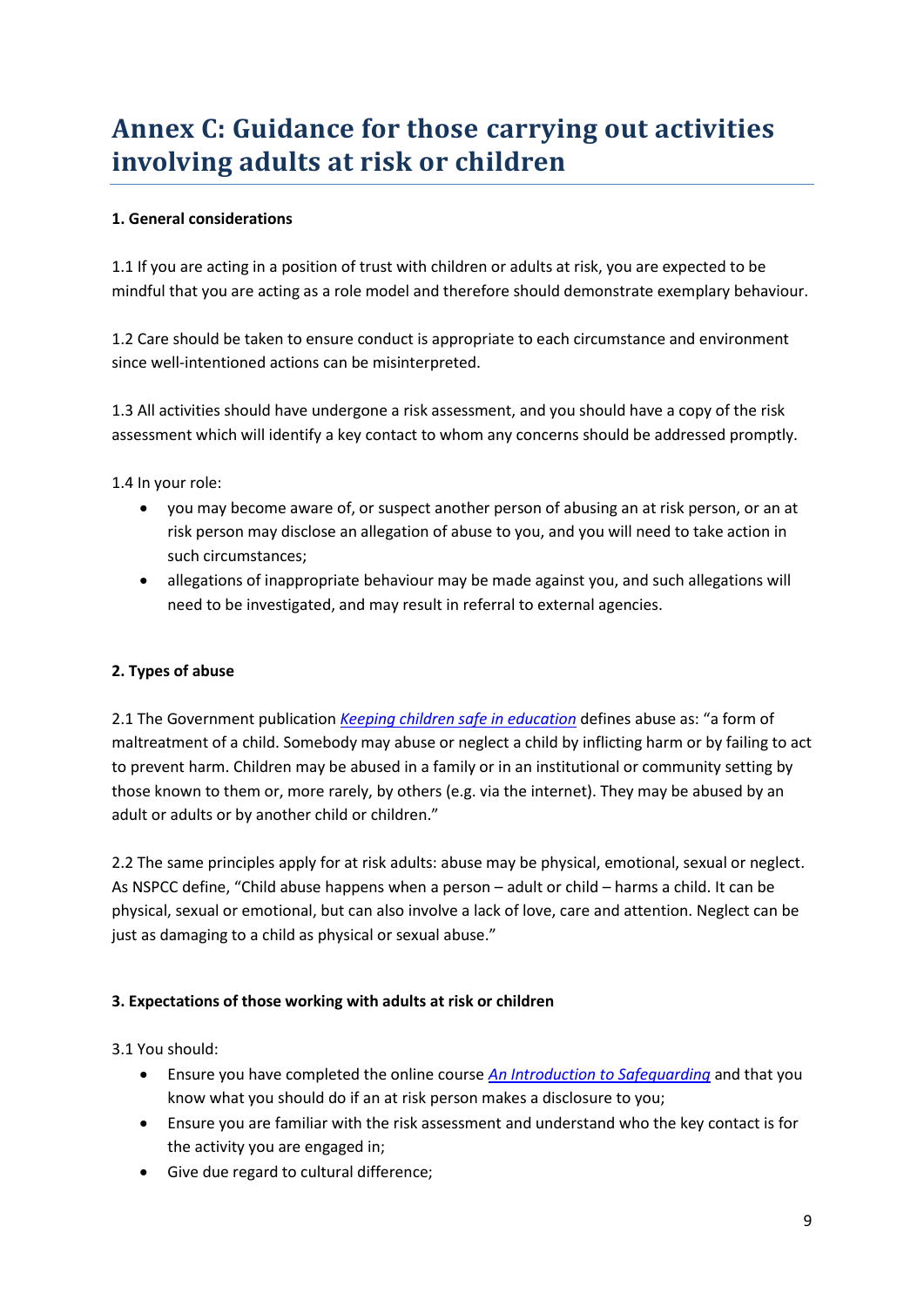- Be alert to and tackle inappropriate behaviour in others, including peer-to-peer behaviours. Abusive behaviour such as bullying (including cyber-bullying), ridiculing or aggression must not be allowed to go unchallenged;
- If you have to give feedback, take care that it is not unnecessarily negative;
- Take care that language is not open to sexual connotation;
- Report any suspicions promptly and confidentially to the College Safeguarding Officer (Dr Hugh Munro, Access and Outreach Officer[, access@wadham.ox.ac.uk\)](mailto:access@wadham.ox.ac.uk), or designated safeguarding lead for the activity. In the event that the suspicions/allegations involve that person, suspicions should be reported to the College Safeguarding Lead (Dr Caroline Mawson, Senior Tutor, [senior.tutor@wadham.ox.ac.uk\)](mailto:senior.tutor@wadham.ox.ac.uk) or a University Safeguarding Officer (Julian Duxfield, University's Director of HR, [director.hr@admin.ox.ac.uk](mailto:director.hr@admin.ox.ac.uk) or Gillian Hamnett, Director of Student Welfare and Support Services[, director.swss@admin.ox.ac.uk\)](mailto:director.swss@admin.ox.ac.uk);
- Deal with information sensitively.

### 3.2 You should not:

- Engage in, or allow, any form of inappropriate touching. This would include doing personal things for a child or an adult at risk that they can do for themselves. Where the person is disabled tasks should only be carried out with the full consent of the individual, or their parent;
- Use inappropriate language, or allow others to use it without challenging it;
- Engage in any physical 'adult' relationship with a person to whom you are in a position of trust, even if they give their consent;
- Give your personal contact details (such as personal phone number, home address, email, Skype address or other communication routes) to a child or an adult at risk, or use any such route to communicate with a child or adult at risk other than regarding the activity (for example through the official website for the activity);
- Interact in a personal capacity with children or adults at risk outside of the activity, including through any form of social media, for example, by becoming 'friends' on Facebook;
- Allow allegations of inappropriate behaviour to go unchallenged, recorded or acted on;
- Take photographs, or make other recordings of at risk people without specific written consent of the individual, or someone with parental responsibility for the individual.

3.3 You should seek advice from the Safeguarding Officer and/or Safeguarding Lead if:

- You suspect a relationship is developing which may be an abuse of trust;
- You are worried that a child or adult at risk is becoming attracted to you or a colleague who works with them;
- You think a child or adult at risk has misinterpreted something you have done or said;
- You have had to physically restrain a child or adult at risk to prevent them from harming themselves, another person or causing significant damage to property;
- A child or adult at risk tells you that they are being abused, or describes experiences that you consider may be abuse;
- You see suspicious or unexplained marks on a child or adult at risk or witness behaviours which are unusual or inappropriate.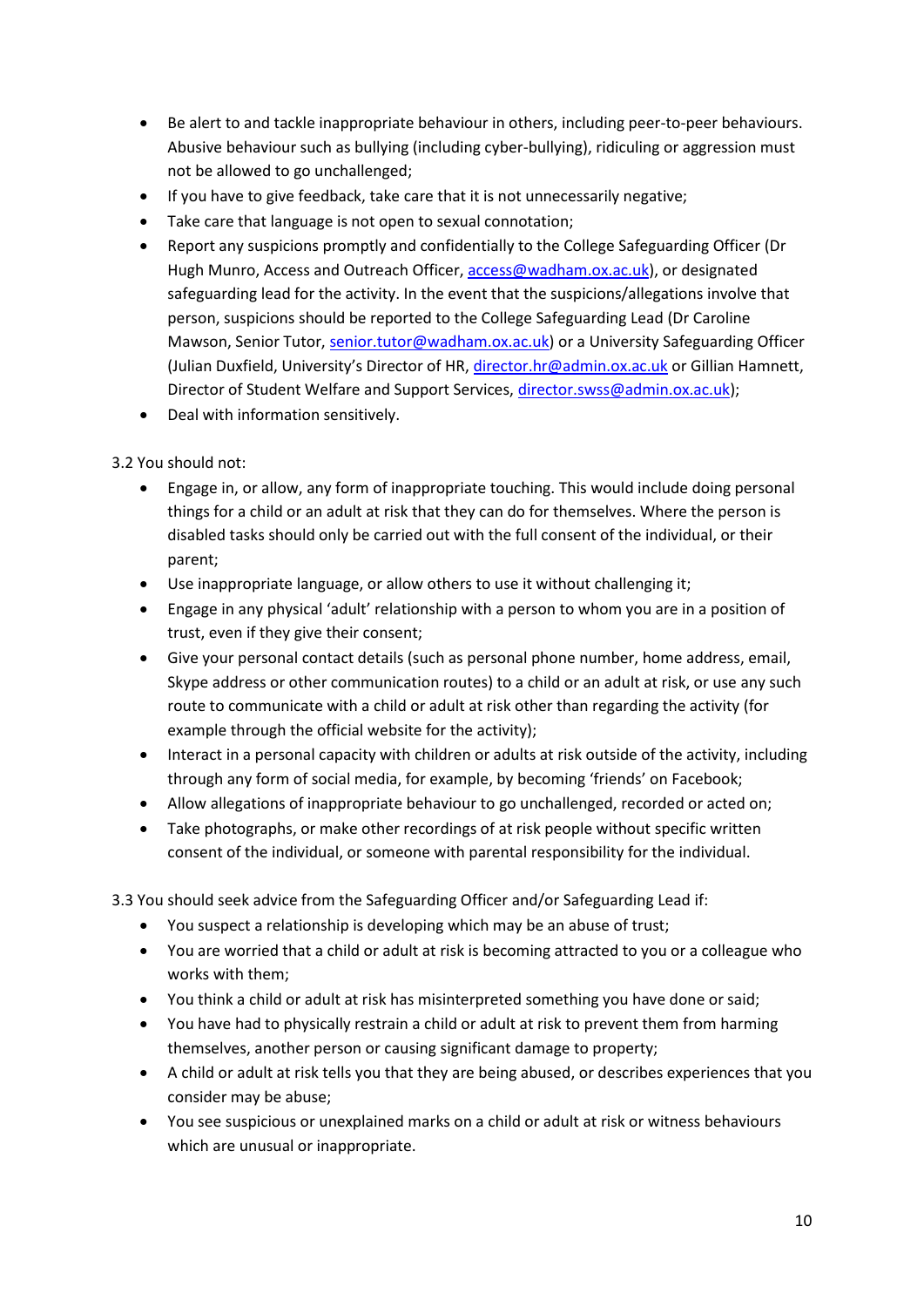#### **4. Dealing with allegations, or suspicions, of inappropriate behaviour**

- Consider the urgency of the situation: in the event there is a risk of immediate serious harm to a child or an adult at risk the emergency services should be contacted via 999 or the police via the 101 service. Anybody can make a referral in these circumstances. The Safeguarding Officer and/or Safeguarding Lead should then be notified of the case and will need to determine whether to refer serious cases to the relevant authorities within one working day;
- In handling situations follow the rules identified by the OSCB of: being objective, being factual, only informing relevant parties, making no promises, signposting to the next steps, report in a timely manner, and record allegations.
- Remain calm, and ensure that the person knows you are taking them seriously. Reassure them that they are right to have told someone, but do not touch them (for example by putting an arm round them);
- DO NOT try to investigate or act on the matter yourself: doing so may seriously compromise investigation by the relevant authorities. You need only clarify what is being said to you (in order to establish that there is a suspicion of harm), and then refer the matter to the appropriate individual as set out in the Code of Practice;
- Be supportive but DO NOT promise confidentiality. Explain that, in order that the allegation can be addressed you will have to talk to other people about it. Explain who you will talk to;
- Avoid 'leading' questions, or expressing a view about what you have been told;
- Use clear language, appropriate to the person you are dealing with;
- Do not talk to anyone else about the matter. If you need to seek support for yourself you should speak to the Safeguarding Officer and/or Safeguarding Lead;
- Write down what you have been told as soon as possible. In all events this must be done on the same day but this should not delay prompt action. Write down exactly what was said in the person's own words as far as possible, include the time, place, and as much detail as you can remember, but ensure that the note is as factual as possible and avoid assumption, speculation or opinion. Sign and date the note. Bear in mind that the note will be disclosable to both internal and external agencies.